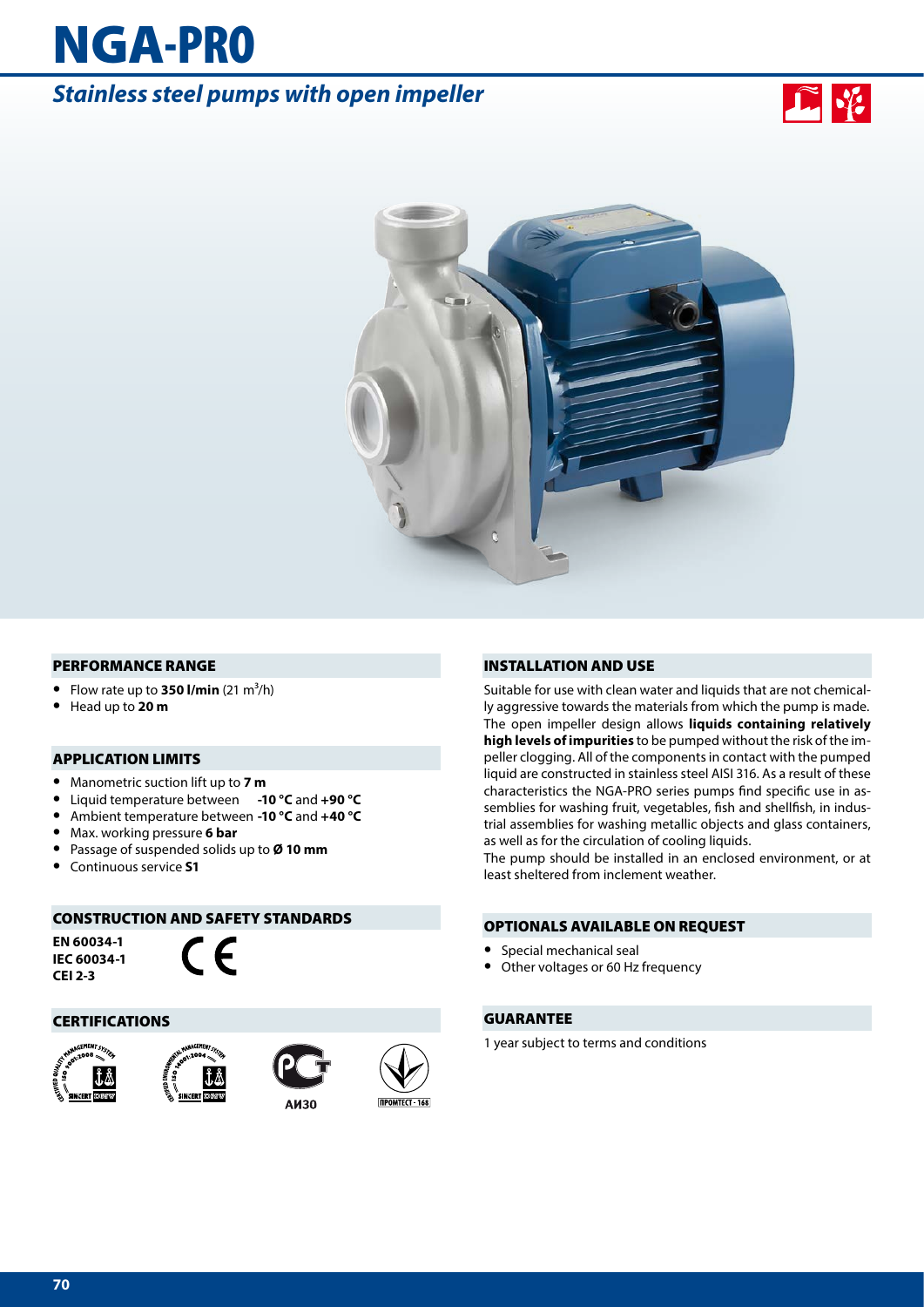

## **CHARACTERISTIC CURVES AND PERFORMANCE DATA**<br>  $\frac{1}{25}$ <br>  $\frac{1}{25}$ <br>  $\frac{1}{25}$ <br>  $\frac{1}{25}$ <br>  $\frac{1}{25}$ <br>  $\frac{1}{25}$ <br>  $\frac{1}{25}$ <br>  $\frac{1}{25}$ <br>  $\frac{1}{25}$ <br>  $\frac{1}{25}$ <br>  $\frac{1}{25}$ <br>  $\frac{1}{25}$ <br>  $\frac{1}{25}$ <br>  $\frac{1}{25}$ <br>  $\frac{1}{25$ **NGA1A - PRO NGA1B - PRO**  $20\,$  $\overline{\mathbf{5}}$  $10$  $0\frac{L}{0}$  $\overline{50}$  $100$ **150**  $\overline{200}$ 250  $\overline{300}$  $\overline{350}$  $Vmin$  $\frac{200}{15}$  $\begin{matrix} 0 \\ 0 \end{matrix}$  $10$  $\overline{5}$  $20$  $m^3/h$ **Flow rate Q**  $\rightarrow$

| <b>MODEL</b>  |              | <b>POWER</b> |           | $m^3/h$          |    |      |     |      | $12 \overline{ }$ | 15   | 18  | 19.5 | 21  |
|---------------|--------------|--------------|-----------|------------------|----|------|-----|------|-------------------|------|-----|------|-----|
| Single-phase  | Three-phase  | kW           | <b>HP</b> | V <sub>min</sub> | 0  | 50   | 100 | 150  | 200               | 250  | 300 | 325  | 350 |
| NGAm 1B - PRO | NGA 1B - PRO | 0.55         | 0.75      | H metres         | 18 | 17   | 16  | 14.5 | 13                | 10.5 |     | b    |     |
| NGAm 1A - PRO | NGA 1A - PRO | 0.75         |           |                  | 20 | 19.5 | 18  | 16.5 | 15                | 12.5 | 10  |      |     |

**Q** = Flow rate **H** = Total manometric head **HS** = Suction height Tolerance of characteristic curves in compliance with EN ISO 9906 App. A.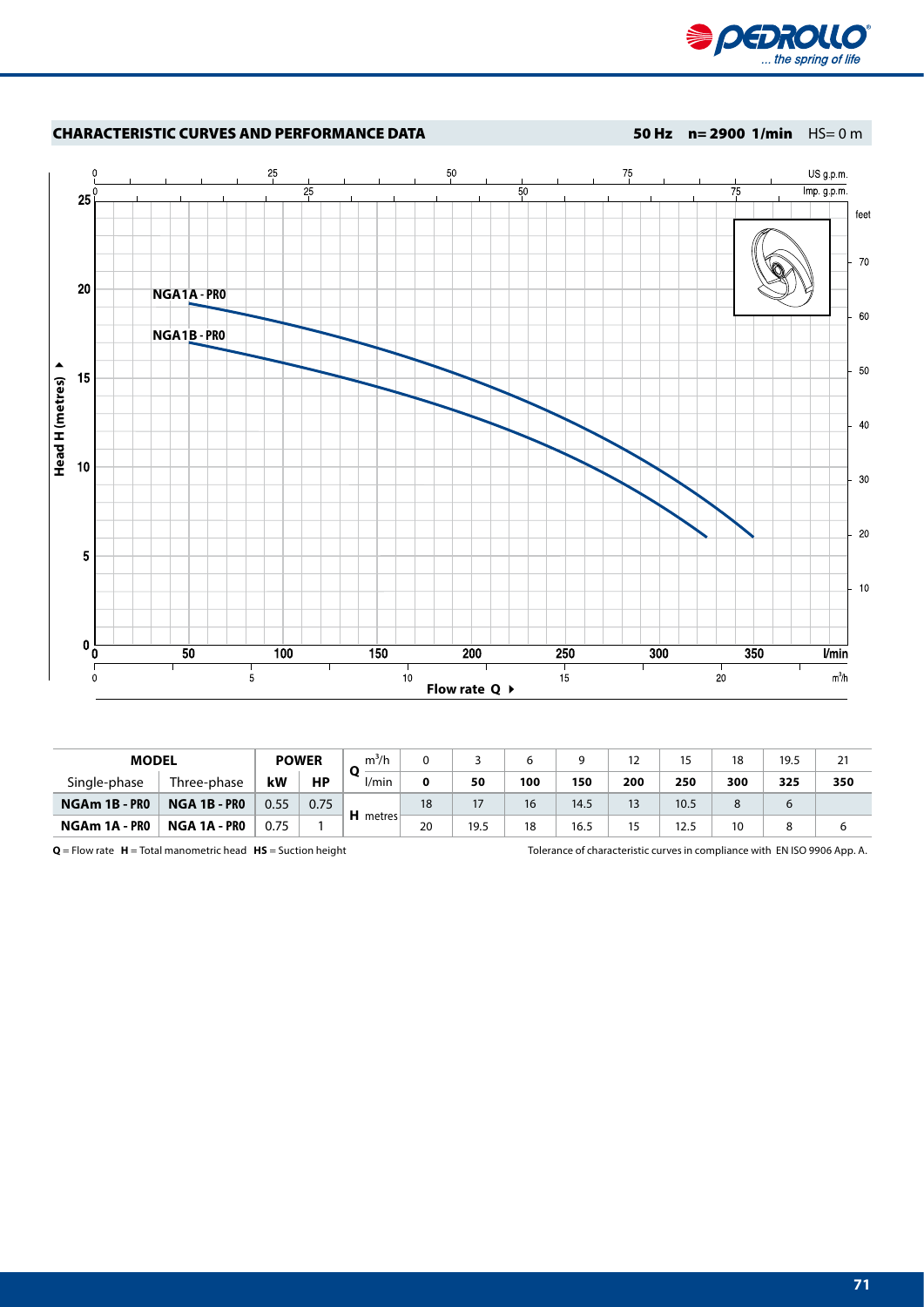# NGA-PRO

|                | <b>POS. COMPONENT</b>  |                                                        | <b>CONSTRUCTION CHARACTERISTICS</b>                                                 |                            |                                                 |                                                                                                        |  |  |  |  |  |  |
|----------------|------------------------|--------------------------------------------------------|-------------------------------------------------------------------------------------|----------------------------|-------------------------------------------------|--------------------------------------------------------------------------------------------------------|--|--|--|--|--|--|
| 1              | <b>PUMP BODY</b>       |                                                        | Stainless steel AISI 316, complete with threaded ports in compliance with ISO 228/1 |                            |                                                 |                                                                                                        |  |  |  |  |  |  |
| $\overline{2}$ | <b>BODY BACKPLATE</b>  |                                                        | Stainless steel AISI 316                                                            |                            |                                                 |                                                                                                        |  |  |  |  |  |  |
| 3              | <b>IMPELLER</b>        |                                                        | Open impeller in stainless steel 316                                                |                            |                                                 |                                                                                                        |  |  |  |  |  |  |
| 4              | <b>MOTOR SHAFT</b>     |                                                        | Stainless steel AISI 316                                                            |                            |                                                 |                                                                                                        |  |  |  |  |  |  |
| 5              | <b>MECHANICAL SEAL</b> | Seal<br>Model<br><b>AR-14S</b>                         | <b>Shaft</b><br><b>Diameter</b><br>$Q$ 14 mm                                        | Stationary ring<br>Ceramic | <b>Materials</b><br>Rotational ring<br>Graphite | Elastomer<br>Viton                                                                                     |  |  |  |  |  |  |
| 6              | <b>BEARINGS</b>        | 6203 ZZ / 6203 ZZ                                      |                                                                                     |                            |                                                 |                                                                                                        |  |  |  |  |  |  |
| 7              | <b>CAPACITOR</b>       | Pump<br>Single-phase<br>NGAm 1B - PRO<br>NGAm 1A - PRO | Capacitance<br>(230 V or 240 V)<br>16 $\mu$ F 450 VL<br>20 µF 450 VL                |                            | (110 V)<br>60 µF 300 VL<br>60 µF 300 VL         |                                                                                                        |  |  |  |  |  |  |
| 8              | <b>ELECTRIC MOTOR</b>  | <b>NGA - PRO:</b>                                      | three-phase 230/400 V - 50 Hz.                                                      |                            |                                                 | <b>NGAm - PR0:</b> single-phase 230 V - 50 Hz with thermal overload protector built-in to the winding. |  |  |  |  |  |  |

➠ **Pumps fitted with the three-phase motor option offer IE2 (IEC 60034-30) class high performance**

- Insulation: F class.
- Protection: IP X4.